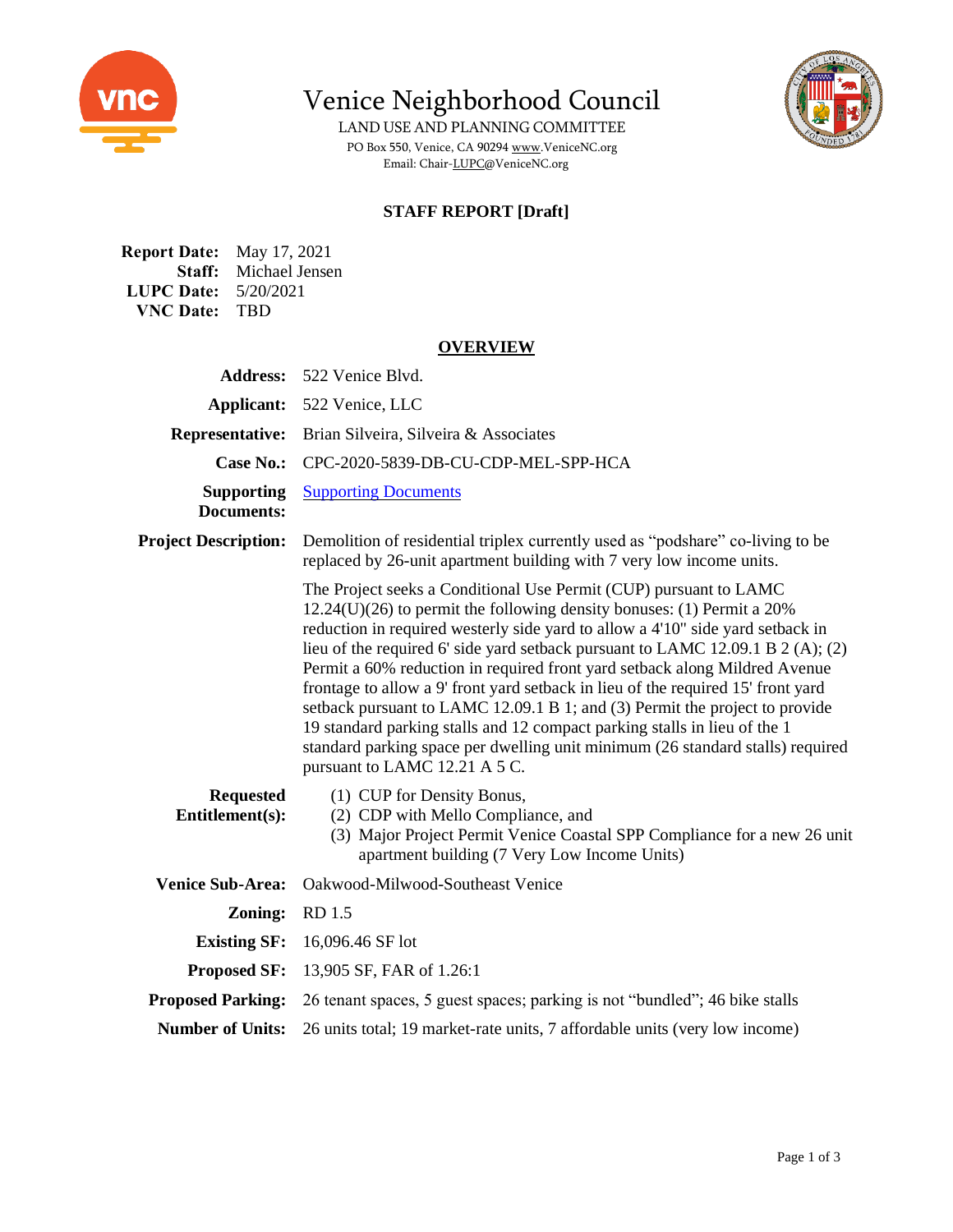Case No.: CPC-2020-5839-DB-CU-CDP-MEL-SPP-HCA Address: 522 S. Venice Blvd. Report Date: May 17, 2021 (draft) LUPC Staff: Michael Jensen

## **COMPLIANCE WITH SPECIFIC PLAN**

| <b>Setbacks:</b>              | The Project's proposed setbacks ask for a 60% reduction (from 15 feet to 9 feet)<br>in front yard setback along Mildred 20%, to accommodate the city's required<br>dedication, and reduction to side yard setbacks (an "on-menu" incentive where<br>the side yard abuts a large public right-of-way area). (LAMC § 12.22<br>$A.25(f)(1)$ .) The side yard setbacks are modest (approx. one foot). The design<br>of the apartment complex places the massing of the buildings on Venice Blvd.,<br>a major throughfare and on Mildred, across from a mostly commercial parcel<br>(formerly Tesuque Market).                                                                   |
|-------------------------------|-----------------------------------------------------------------------------------------------------------------------------------------------------------------------------------------------------------------------------------------------------------------------------------------------------------------------------------------------------------------------------------------------------------------------------------------------------------------------------------------------------------------------------------------------------------------------------------------------------------------------------------------------------------------------------|
| Height:                       | The project has a maximum heigh of 30 feet, which is compliant with the<br>Venice Specific Plan. The Project is not seeking any increases in height.                                                                                                                                                                                                                                                                                                                                                                                                                                                                                                                        |
| <b>Parking:</b>               | The Project proposes 31 spaces to be provided, unbundled. Without density<br>incentives under the Specific Plan, the parking requirement would otherwise be<br>two spaces for each dwelling unit (52) plus one guest space for each four or<br>fewer units (9), a total of 61 spaces. (Specific Plan, § 13.D.; see LAMC § 12.21<br>A.4). However, LAMC § 12.22 A.25(d) provides for reduced parking<br>requirements as part of the density incentives sought (1 space per 0-1 bedroom<br>market rate unit, and 0.5 spaces per affordable unit), resulting in 26 spaces<br>required. Importantly, the 5 guest spaces being provided are above those<br>required by the LAMC. |
| <b>Affordable Units:</b>      | The current site contains three units, though we do not expect them to be<br>designated as affordable. In any event, this Project proposes 7 affordable units<br>that would satisfy conditions of the Mello Act, if applicable.                                                                                                                                                                                                                                                                                                                                                                                                                                             |
| ZAA/Waiver:                   | The project does not seek a ZAA or wavier, but instead CUP for density<br>bonuses, as outlined herein.                                                                                                                                                                                                                                                                                                                                                                                                                                                                                                                                                                      |
| Mass, Character,<br>and Scale | The Project's three-story height is within that permitted by the Specific Plan, and<br>the resulting FAR of 1.26:1 (compared to 3:1 allowed by LAMC) is consistent<br>with mixed use buildings on nearby Abbott Kinney. Notably, the Project does not<br>seek bonuses for increases in height or FAR that would be permitted under the<br>LAMC. The project will provide 3,986 SF of common space, including 2,700 SF<br>of usable open space for residents.                                                                                                                                                                                                                |

# **COMMUNITY OUTREACH**

| Date:                                 | February 2021; and April 26, 2021                                                                                                                                                                                                                                                                                                                                                                                                                                                                                                                         |
|---------------------------------------|-----------------------------------------------------------------------------------------------------------------------------------------------------------------------------------------------------------------------------------------------------------------------------------------------------------------------------------------------------------------------------------------------------------------------------------------------------------------------------------------------------------------------------------------------------------|
| <b>Notification Radius:</b>           | $250$ ft.                                                                                                                                                                                                                                                                                                                                                                                                                                                                                                                                                 |
| <b>Summary of</b><br><b>Feedback:</b> | Applicant's representative held two outreach meetings to present the projects to<br>neighbors and has corresponded at length with neighbors over the past several months.<br>At the first outreach meeting, neighbors raised concerns regarding the parking exit. As<br>a result, Applicant relocated the exit to Venice Blvd from Washington Way. Several<br>stakeholders from the Silver Triangle attended the second outreach meeting. Several<br>Silver Triangle residents raised concerns about:<br>$\mathbf{r}$ is a set in the set of $\mathbf{r}$ |

• Parking for 26 units being only 31 spaces